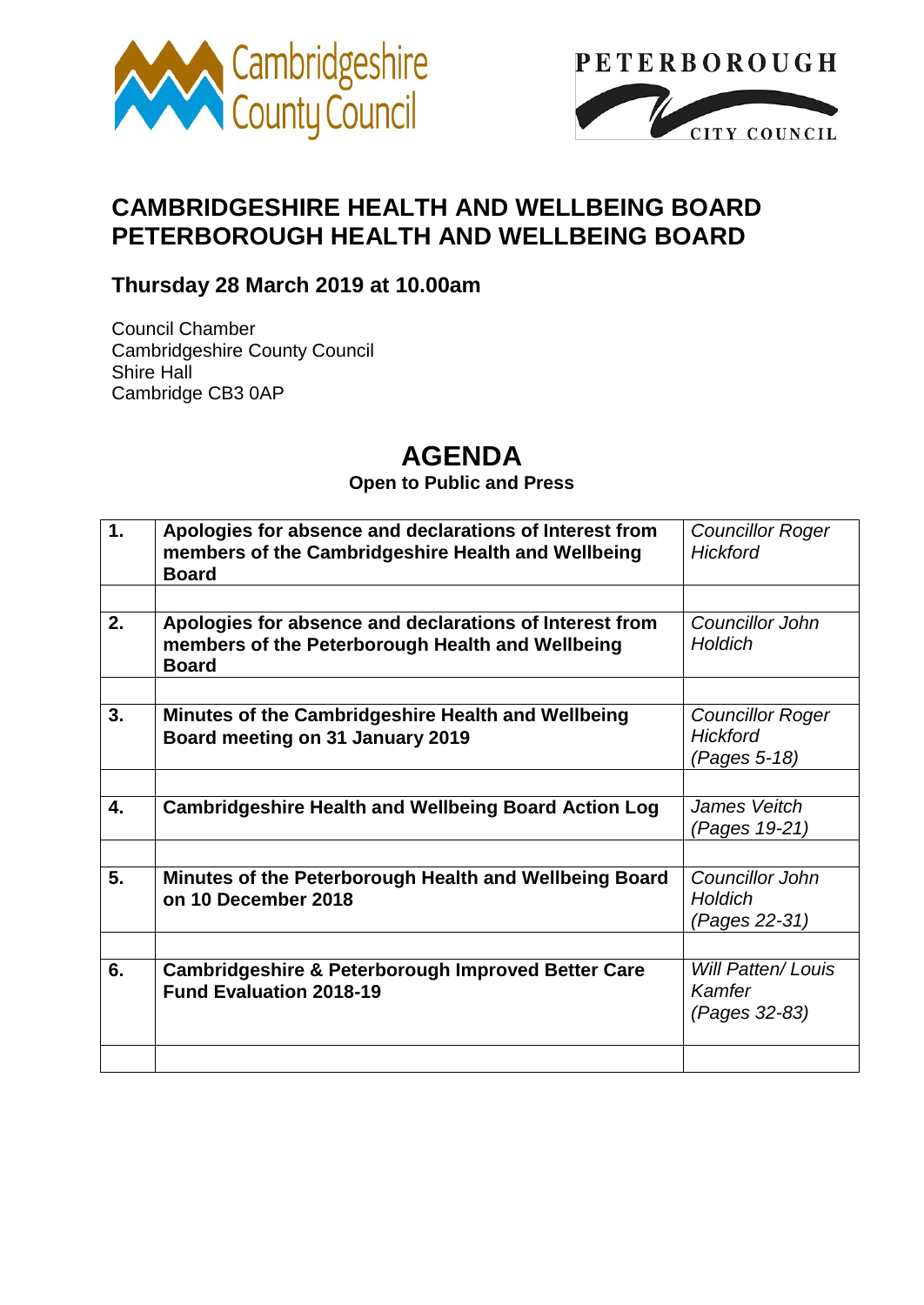| 7.  | <b>Cambridgeshire and Peterborough Joint Strategic Needs</b>                   | David Lea/Caroline                    |
|-----|--------------------------------------------------------------------------------|---------------------------------------|
|     | Assessment (JSNA) Core Data Set 2019                                           | <b>Townsend</b>                       |
|     |                                                                                |                                       |
|     |                                                                                | (There will be a                      |
|     |                                                                                | <b>PowerPoint</b>                     |
|     |                                                                                | presentation                          |
|     |                                                                                | providing a                           |
|     |                                                                                | summary of key                        |
|     |                                                                                | findings)                             |
|     |                                                                                |                                       |
|     |                                                                                | (Pages 84-87)                         |
|     |                                                                                |                                       |
| 8.  | Sustainability and Transformation Partnership Update on                        | Catherine Pollard                     |
|     | <b>Strategic Direction 2018/19</b>                                             | (Pages 88-99)                         |
|     |                                                                                |                                       |
|     |                                                                                |                                       |
| 9.  | <b>Clinical Commissioning Group Planning for 2019/20 and</b>                   | Jan Thomas                            |
|     | the NHS 10 Year Plan                                                           | (Pages 100-114)                       |
|     |                                                                                |                                       |
|     |                                                                                |                                       |
| 10. | <b>Think Communities Update</b>                                                | Adrian Chapman                        |
|     |                                                                                | (Pages 115-125)                       |
|     |                                                                                |                                       |
| 11. | <b>Public Service Reform: Combined Authority Update</b>                        | <b>Paul Raynes</b>                    |
|     |                                                                                | (Pages 126-128)                       |
|     |                                                                                |                                       |
|     |                                                                                |                                       |
| 12. | <b>Public Health System Local Government Association</b><br><b>Peer Review</b> | Liz Robin                             |
|     |                                                                                | (Pages 129-152)                       |
|     |                                                                                |                                       |
| 13. | Developing a New Joint Health and Wellbeing Board                              | Liz Robin                             |
|     | <b>Strategy</b>                                                                | (Pages 153-156)                       |
|     |                                                                                |                                       |
|     |                                                                                |                                       |
| 14. | <b>Health and Social Care System Peer Review Action Plan</b>                   | Charlotte Black/                      |
|     | <b>Update</b>                                                                  | <b>Helen Gregg</b><br>(Pages 157-167) |
|     |                                                                                |                                       |
|     |                                                                                |                                       |
| 15. | <b>Cambridgeshire Health and Wellbeing Board Forward</b>                       | <b>Councillor Roger</b>               |
|     | <b>Agenda Plan</b>                                                             | <b>Hickford</b>                       |
|     |                                                                                | (Pages 168-172)                       |
|     |                                                                                |                                       |
| 16. | <b>Peterborough Health and Wellbeing Board Forward</b>                         | Councillor John                       |
|     | <b>Agenda Plan</b>                                                             | <b>Holdich</b>                        |
|     |                                                                                | (Page 173)                            |

### **The Cambridgeshire Health and Wellbeing Board comprises the following members:**